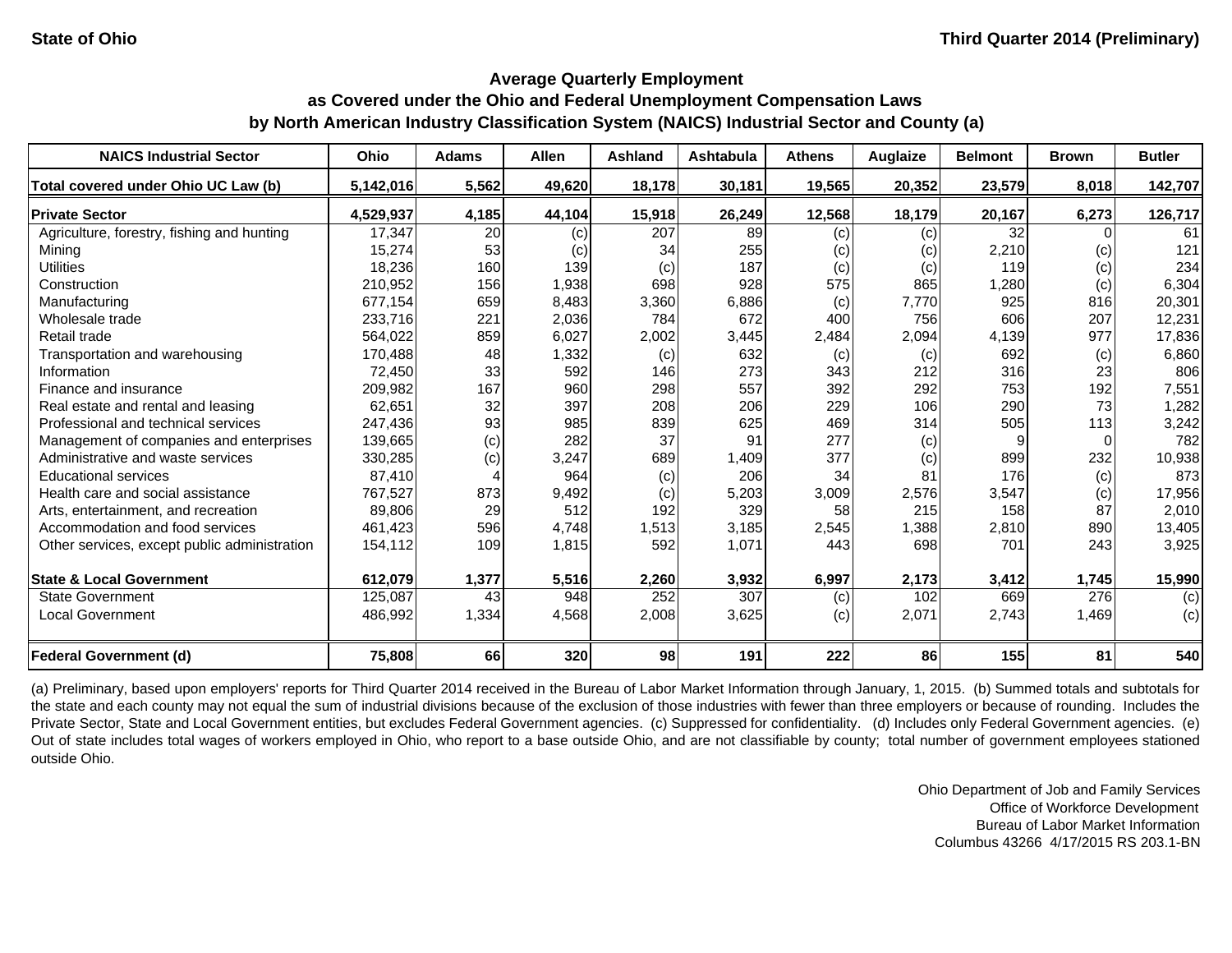| <b>NAICS Industrial Sector</b>               | Carroll         | Champaign | Clark  | <b>Clermont</b> | <b>Clinton</b> | <b>Columbiana</b> | Coshocton | Crawford | Cuyahoga | <b>Darke</b> |
|----------------------------------------------|-----------------|-----------|--------|-----------------|----------------|-------------------|-----------|----------|----------|--------------|
| Total covered under Ohio UC Law (b)          | 6,967           | 10,503    | 48,268 | 55,405          | 15,468         | 30,558            | 10,553    | 13,269   | 695,351  | 17,856       |
| <b>Private Sector</b>                        | 6,050           | 8,773     | 42,099 | 48,763          | 13,427         | 26,438            | 9,076     | 11,539   | 620,578  | 15,929       |
| Agriculture, forestry, fishing and hunting   | 25              | (c)       | 350    | (c)             | (c)            | 206               | 79        | (c)      | 228      | (c)          |
| Minina                                       | 240             | (c)       | 73     | (c)             | (c)            | 270               | 97        | (c)      | 290      | (c)          |
| <b>Utilities</b>                             | 49              | (c)       | (c)    | 350             | (c)            | 113               | 307       | (c)      | 1,417    | 52           |
| Construction                                 | 726             | 282       | 1,133  | 3,151           | 236            | 1,286             | 288       | 406      | 21,712   | 999          |
| Manufacturing                                | 1,409           | 3,647     | 6,335  | 5,612           | 3,292          | 5,955             | 2,556     | 3,161    | 69,622   | 4,453        |
| Wholesale trade                              | 200             | 486       | (c)    | 2,380           | (c)            | 945               | 139       | 530      | 32,747   | 573          |
| Retail trade                                 | 770             | 976       | 5,584  | 9,419           | 1,600          | 4,238             | 1,282     | 1,284    | 62.442   | 1,942        |
| Transportation and warehousing               | 369             | (c)       | 2,954  | 2,154           | 2,470          | 1,040             | 318       | (c)      | 18,965   | 1,103        |
| Information                                  | 38              | 62        | 186    | 1,093           | 252            | 138               | 63        | 61       | 12,311   | 99           |
| Finance and insurance                        | 99              | 207       | 3,344  | 3,015           | 365            | 561               | 226       | 599      | 36,869   | 580          |
| Real estate and rental and leasing           | 47              | 60        | 498    | 960             | 125            | 304               | 71        | 66       | 13,675   | 94           |
| Professional and technical services          | 135             | (c)       | 864    | 2,220           | 160            | 425               | (c)       | 536      | 44,474   | (c)          |
| Management of companies and enterprises      | $\Omega$        | (c)       | 1,088  | 329             | 231            | 126               | (c)       | (c)      | 21,556   | (c)          |
| Administrative and waste services            | 273             | 298       | 2,620  | 3,018           | 613            | 1,524             | 592       | (c)      | 47,972   | 476          |
| <b>Educational services</b>                  | 0               | (c)       | 731    | 462             | (c)            | 156               | 65        | (c)      | 18,568   | 44           |
| Health care and social assistance            | 610             | (c)       | 7,640  | 5,626           | (c)            | 5,387             | 1,627     | (c)      | 127.742  | 2,592        |
| Arts, entertainment, and recreation          | 142             | 134       | 523    | 917             | 115            | 328               | 141       | 107      | 13,568   | 344          |
| Accommodation and food services              | 706             | 715       | 4,695  | 6,185           | 1,115          | 2,458             | 725       | 1,153    | 55,799   | 1,022        |
| Other services, except public administration | 213             | 330       | 1,769  | 1,767           | 280            | 976               | 279       | 408      | 20,623   | 528          |
| <b>State &amp; Local Government</b>          | 917             | 1,730     | 6,169  | 6,642           | 2,041          | 4,120             | 1,477     | 1,730    | 74,773   | 1,927        |
| <b>State Government</b>                      | $\overline{34}$ | 55        | 158    | 693             | 149            | $\overline{311}$  | 47        | 133      | 4,053    | 41           |
| Local Government                             | 883             | 1,675     | 6,011  | 5,949           | 1,892          | 3,809             | 1,430     | 1,597    | 70,720   | 1,886        |
| <b>Federal Government (d)</b>                | 46              | 67        | 543    | 289             | 121            | 577               | 71        | 81       | 15,451   | 100          |

(a) Preliminary, based upon employers' reports for Third Quarter 2014 received in the Bureau of Labor Market Information through January, 1, 2015. (b) Summed totals and subtotals for the state and each county may not equal the sum of industrial divisions because of the exclusion of those industries with fewer than three employers or because of rounding. Includes the Private Sector, State and Local Government entities, but excludes Federal Government agencies. (c) Suppressed for confidentiality. (d) Includes only Federal Government agencies. (e) Out of state includes total wages of workers employed in Ohio, who report to a base outside Ohio, and are not classifiable by county; total number of government employees stationed outside Ohio.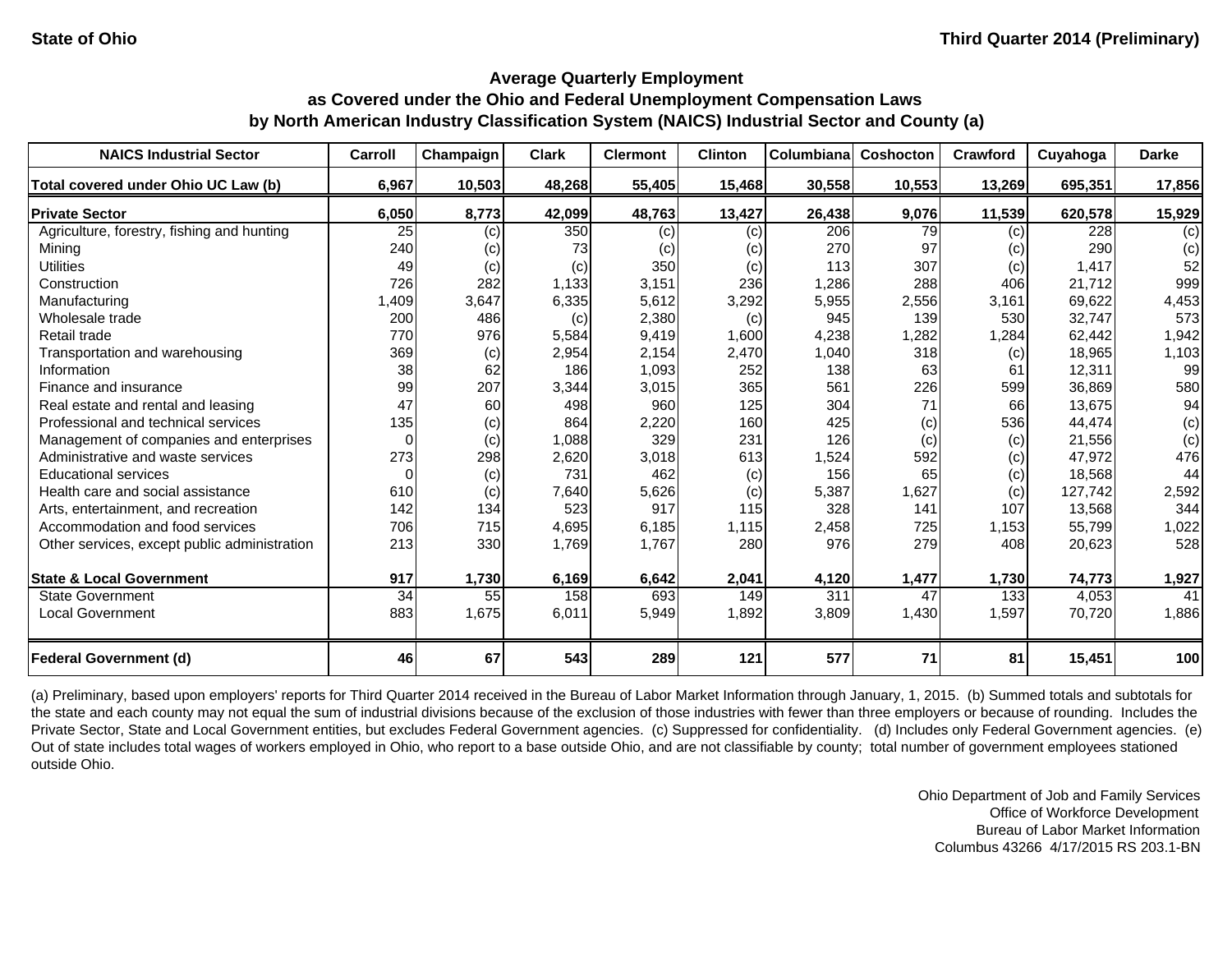| <b>NAICS Industrial Sector</b>               | <b>Defiance</b> | <b>Delaware</b> | Erie   | <b>Fairfield</b> | <b>Fayette</b> | <b>Franklin</b> | <b>Fulton</b> | <b>Gallia</b> | Geauga | Greene |
|----------------------------------------------|-----------------|-----------------|--------|------------------|----------------|-----------------|---------------|---------------|--------|--------|
| Total covered under Ohio UC Law (b)          | 15,784          | 83,531          | 38,926 | 40,942           | 11,142         | 696,422         | 17,846        | 10,762        | 34,175 | 54,969 |
| <b>Private Sector</b>                        | 13,912          | 76,322          | 34,275 | 35,005           | 9,527          | 597,075         | 15,560        | 9,151         | 30,427 | 46,676 |
| Agriculture, forestry, fishing and hunting   | 104             | (c)             | (c)    | 57               | 106            | 352             | (c)           | (c)           | (c)    | (c)    |
| Mining                                       |                 | (c)             | (c)    | 53               |                | 341             | (c)           | (c)           | (c)    | (c)    |
| <b>Utilities</b>                             | (c)             | 148             | (c)    | 233              | (c)            | 2,211           | (c)           | 778           | (c)    | (c)    |
| Construction                                 | 413             | 3,282           | 904    | 1,990            | 240            | 23,650          | 873           | 199           | 2,288  | 1,398  |
| Manufacturing                                | 3,865           | 6,060           | 6,161  | 4,072            | 1,613          | 35,962          | 6,197         | 560           | 7,151  | 3,373  |
| Wholesale trade                              | (c)             | 2,481           | (c)    | 875              | (c)            | 28,423          | 800           | 145           | 1,905  | 968    |
| Retail trade                                 | 2,387           | 10,886          | 4,712  | 6,779            | 2,622          | 69,888          | 1,736         | 1,509         | 4,414  | 9,529  |
| Transportation and warehousing               | 497             | 2,886           | 848    | 776              | 1,124          | 34,395          | (c)           | 305           | (c)    | (c)    |
| Information                                  | 207             | 648             | 323    | 285              | 42             | 14,966          | 89            | 93            | 124    | 670    |
| Finance and insurance                        | 598             | 5,615           | 636    | 770              | 476            | 45,453          | 216           | 356           | 652    | 1,462  |
| Real estate and rental and leasing           | 65              | 841             | 329    | 375              | 57             | 10,626          | 67            | 40            | 225    | 538    |
| Professional and technical services          | 170             | 5,905           | 450    | 873              | 130            | 44,302          | (c)           | (c)           | 1,123  | 7,517  |
| Management of companies and enterprises      | 79              | (c)             | 147    | 187              | $\Omega$       | 24,220          | (c)           | (c)           | 254    | 230    |
| Administrative and waste services            | 646             | (c)             | 893    | 3,733            | 235            | 58,023          | 548           | 293           | 2,008  | 2,331  |
| <b>Educational services</b>                  | (c)             | 812             | 294    | 298              | (c)            | 12,243          | 75            | (c)           | 608    | 1,554  |
| Health care and social assistance            | (c)             | 6,437           | 4,958  | 6,411            | (c)            | 98,990          | 1,928         | (c)           | 4,110  | 6,610  |
| Arts, entertainment, and recreation          | 123             | 4,076           | 4,890  | 619              | 110            | 9,955           | 428           | 37            | 692    | 730    |
| Accommodation and food services              | 1,493           | 9,577           | 6,479  | 5,259            | 990            | 61,174          | 1,246         | 1,018         | 2,601  | 7,335  |
| Other services, except public administration | 584             | 2,225           | 845    | 1,361            | 171            | 21,903          | 336           | 301           | 1,335  | 1,263  |
| <b>State &amp; Local Government</b>          | 1,872           | 7,209           | 4,651  | 5,937            | 1,615          | 99,347          | 2,286         | 1,611         | 3,748  | 8,293  |
| <b>State Government</b>                      | 83              | 364             | 1,026  | 771              | 45             | 50,074          | 117           | 318           | 251    | (c)    |
| <b>Local Government</b>                      | 1,789           | 6,845           | 3,625  | 5,166            | 1,570          | 49,273          | 2,169         | 1,293         | 3,497  | (c)    |
| <b>Federal Government (d)</b>                | 86              | 213             | 302    | 232              | 51             | 12,473          | 88            | 78            | 97     | 13,617 |

(a) Preliminary, based upon employers' reports for Third Quarter 2014 received in the Bureau of Labor Market Information through January, 1, 2015. (b) Summed totals and subtotals for the state and each county may not equal the sum of industrial divisions because of the exclusion of those industries with fewer than three employers or because of rounding. Includes the Private Sector, State and Local Government entities, but excludes Federal Government agencies. (c) Suppressed for confidentiality. (d) Includes only Federal Government agencies. (e) Out of state includes total wages of workers employed in Ohio, who report to a base outside Ohio, and are not classifiable by county; total number of government employees stationed outside Ohio.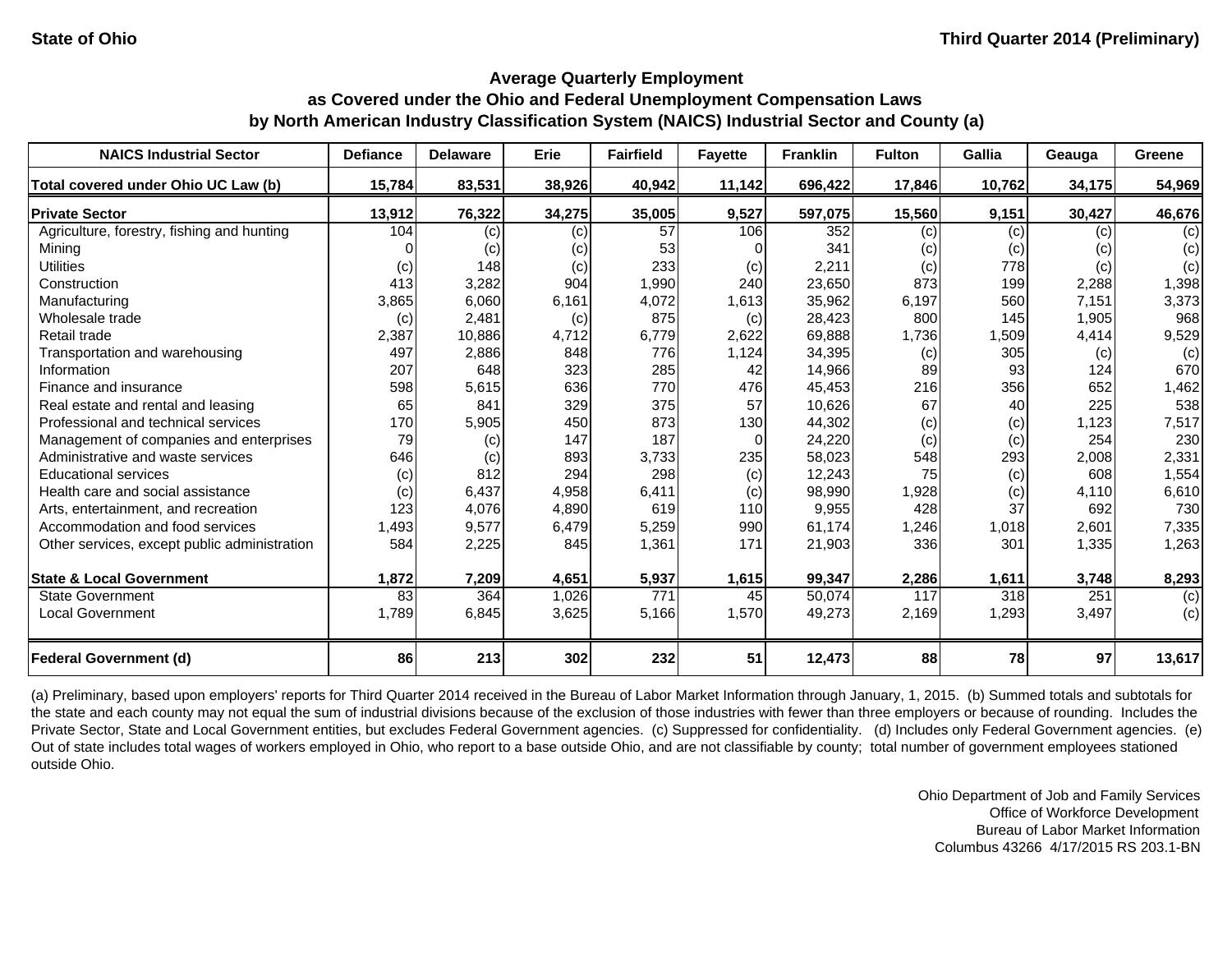| <b>NAICS Industrial Sector</b>               | <b>Guernsey</b> | <b>Hamilton</b> | <b>Hancock</b> | <b>Hardin</b>   | <b>Harrison</b> | Henry  | Highland        | <b>Hocking</b>  | <b>Holmes</b> | Huron  |
|----------------------------------------------|-----------------|-----------------|----------------|-----------------|-----------------|--------|-----------------|-----------------|---------------|--------|
| Total covered under Ohio UC Law (b)          | 15,440          | 494,895         | 43,953         | 8,028           | 4,166           | 11,255 | 10,323          | 6,338           | 18,239        | 20,822 |
| <b>Private Sector</b>                        | 13,286          | 453,781         | 40,934         | 6,661           | 3,466           | 9,361  | 7,954           | 4,712           | 16,754        | 18,503 |
| Agriculture, forestry, fishing and hunting   | 28              | 222             | 58             | 185             | 12              | (c)    | $\overline{37}$ | (c)             | 197           | (c)    |
| Mining                                       | 592             | 144             | 21             | 0               | 645             | (c)    | 40              | (c)             | 93            | (c)    |
| <b>Utilities</b>                             | 53              | 1,050           | 90             | 47              | (c)             | (c)    | 61              | 12 <sup>1</sup> | (c)           | (c)    |
| Construction                                 | 999             | 21,064          | 1,141          | 141             | 376             | 735    | 325             | 293             | 2,070         | 1,621  |
| Manufacturing                                | 2,893           | 47,837          | 12,134         | 1,972           | 348             | 3,251  | 2,050           | 870             | 6,908         | 5,647  |
| Wholesale trade                              | 346             | 22,544          | 1,537          | 189             | 273             | (c)    | 219             | 60              | 818           | (c)    |
| Retail trade                                 | 1,980           | 42,920          | 4,977          | 910             | 338             | 965    | 1,540           | 783             | 2,126         | 2,022  |
| Transportation and warehousing               | 358             | 11,120          | 2,390          | 197             | (c)             | 465    | 166             | 37              | (c)           | 813    |
| Information                                  | 97              | 8,245           | 363            | 59              | (c)             | 110    | 74              | 54              | 88            | 195    |
| Finance and insurance                        | 227             | 25,542          | 627            | 213             | 54              | 255    | 377             | 241             | 369           | 421    |
| Real estate and rental and leasing           | 78              | 6,899           | 356            | 53              | 66              | 67     | 67              | 116             | 42            | 127    |
| Professional and technical services          | 318             | 37,466          | 1,183          | 119             | (c)             | (c)    | (c)             | 82              | (c)           | 303    |
| Management of companies and enterprises      | 71              | 32,910          | 2,665          | $\Omega$        | (c)             | (c)    | (c)             | $\Omega$        | (c)           | 192    |
| Administrative and waste services            | 525             | 31,064          | 2.115          | 74              | 151             | 261    | 321             | 173             | 328           | 326    |
| <b>Educational services</b>                  | 182             | 10,541          | 1,069          | (c)             | 0               | 50     | 46              | 34              | (c)           | 253    |
| Health care and social assistance            | 2,367           | 84,816          | 4,810          | (c)             | 505             | 1,549  | 1,199           | 494             | (c)           | 2,423  |
| Arts, entertainment, and recreation          | 68              | 11,957          | 362            | 65              | 64              | 46     | 77              | 60              | 176           | 192    |
| Accommodation and food services              | 1,729           | 42,240          | 3,818          | 860             | 206             | 604    | 970             | 1,045           | 1,307         | 1,509  |
| Other services, except public administration | 375             | 15,199          | 1,217          | 176             | 71              | 434    | 255             | 208             | 260           | 611    |
| <b>State &amp; Local Government</b>          | 2,154           | 41,114          | 3,019          | 1,367           | 700             | 1,894  | 2,369           | 1,626           | 1,485         | 2,319  |
| <b>State Government</b>                      | 510             | 7,831           | 178            | 38 <sup>l</sup> | 44              | 49     | 103             | 308             | 37            | 77     |
| <b>Local Government</b>                      | 1,644           | 33,283          | 2,841          | 1,329           | 656             | 1,845  | 2,266           | 1,318           | 1,448         | 2,242  |
| <b>Federal Government (d)</b>                | 111             | 8,503           | 152            | 76              | 52              | 65     | 99              | 45              | 59            | 138    |

(a) Preliminary, based upon employers' reports for Third Quarter 2014 received in the Bureau of Labor Market Information through January, 1, 2015. (b) Summed totals and subtotals for the state and each county may not equal the sum of industrial divisions because of the exclusion of those industries with fewer than three employers or because of rounding. Includes the Private Sector, State and Local Government entities, but excludes Federal Government agencies. (c) Suppressed for confidentiality. (d) Includes only Federal Government agencies. (e) Out of state includes total wages of workers employed in Ohio, who report to a base outside Ohio, and are not classifiable by county; total number of government employees stationed outside Ohio.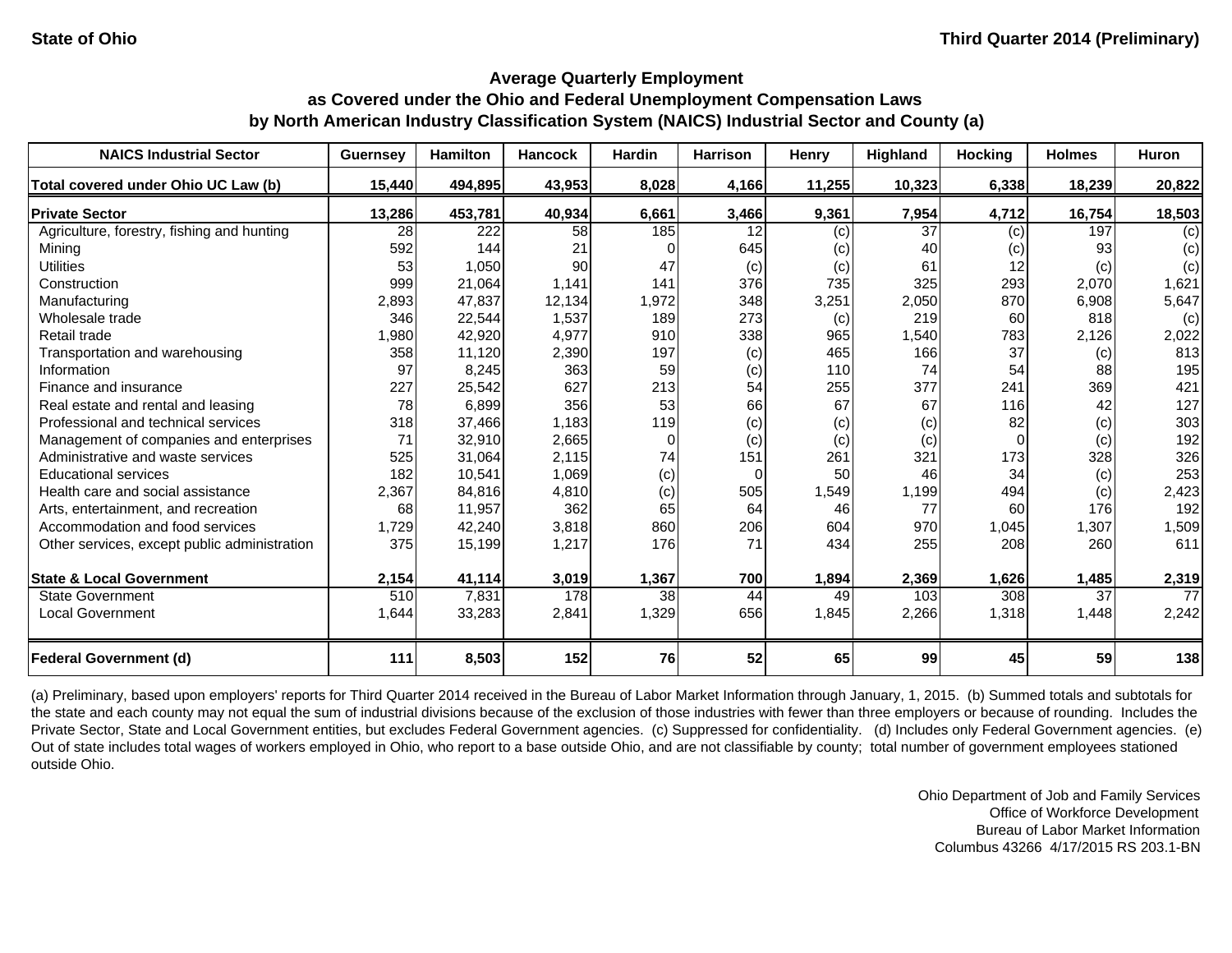| <b>NAICS Industrial Sector</b>               | <b>Jackson</b> | <b>Jefferson</b> | <b>Knox</b> | Lake   | Lawrence | Licking | Logan  | Lorain    | Lucas   | <b>Madison</b> |
|----------------------------------------------|----------------|------------------|-------------|--------|----------|---------|--------|-----------|---------|----------------|
| Total covered under Ohio UC Law (b)          | 10,291         | 20,908           | 20,213      | 94,728 | 12,371   | 51,680  | 19,166 | 95,519    | 202,835 | 15,060         |
| <b>Private Sector</b>                        | 8,881          | 17,884           | 17,738      | 84,053 | 9,766    | 44,793  | 17,146 | 81,695    | 179,091 | 12,120         |
| Agriculture, forestry, fishing and hunting   | 49             | (c)              | 123         | 996    |          | 675     | 102    | 926       | 269     | 207            |
| Mining                                       | 112            | (c)              | 92          | 280    |          | 108     | 33     | <b>36</b> | 127     | $\Omega$       |
| <b>Utilities</b>                             | (c)            | 839              | 49          | 1,171  | 81       | 199     | 33     | 311       | 409     | $\Omega$       |
| Construction                                 | 490            | (c)              | 792         | 4,137  | 969      | 2,622   | 595    | 4,453     | 9,055   | 457            |
| Manufacturing                                | 3,203          | 1,067            | 4,803       | 20,939 | 622      | 6,825   | 5,023  | 17,084    | 23,122  | 3,561          |
| Wholesale trade                              | 193            | 478              | 422         | 3,819  | 253      | 1,574   | 706    | 3,281     | 6,918   | 423            |
| Retail trade                                 | 1,456          | 3,045            | 2,201       | 12,712 | 1,906    | 7,087   | 1,614  | 12,543    | 23,659  | 1,492          |
| Transportation and warehousing               | (c)            | 1,308            | 278         | 1,197  | 678      | 1,544   | 1,742  | 2,070     | 6,440   | 1,803          |
| Information                                  | 69             | 359              | 146         | 668    | 71       | 304     | 80     | 692       | 2,549   | 46             |
| Finance and insurance                        | 275            | 413              | 359         | 1,550  | 281      | 2,429   | 306    | 2,254     | 5,268   | 163            |
| Real estate and rental and leasing           | 56             | 235              | 122         | 901    | 125      | 477     | 171    | 864       | 2,235   | 112            |
| Professional and technical services          | 107            | 226              | 397         | 2,819  | 165      | 1,792   | 668    | 2,139     | 8,844   | (c)            |
| Management of companies and enterprises      | 37             | 16               | 119         | 1,056  | 73       | 1,170   | 89     | 1,272     | 4,307   | (c)            |
| Administrative and waste services            | 355            | 854              | 1,192       | 5,234  | 314      | 2,247   | 2,151  | 5,430     | 14,728  | 829            |
| <b>Educational services</b>                  | 42             | (c)              | 1,162       | 1,672  | 83       | 789     | 15     | 2,434     | 3,390   | (c)            |
| Health care and social assistance            | 1,164          | (c)              | 2,897       | 10,965 | 2,601    | 6,825   | 1,906  | 12,695    | 37,943  | (c)            |
| Arts, entertainment, and recreation          | 26             | 341              | 225         | 1,271  | 28       | 687     | 133    | 1,411     | 4,405   | 54             |
| Accommodation and food services              | 824            | 1,852            | 1,816       | 9,631  | 1,183    | 5,448   | 1,261  | 8,856     | 18,890  | 1,085          |
| Other services, except public administration | 295            | 697              | 543         | 3,035  | 334      | 1,990   | 518    | 2,942     | 6,533   | 147            |
| <b>State &amp; Local Government</b>          | 1,410          | 3,024            | 2,475       | 10,675 | 2,605    | 6,887   | 2,020  | 13,824    | 23,744  | 2,940          |
| <b>State Government</b>                      | 141            | 69               | 310         | 117    | 268      | 750     | 84     | 1,114     | 7,155   | 1,290          |
| <b>Local Government</b>                      | 1,269          | 2,955            | 2,165       | 10,558 | 2,337    | 6,137   | 1,936  | 12,710    | 16,589  | 1,650          |
| <b>Federal Government (d)</b>                | 69             | 161              | 99          | 456    | 120      | 351     | 117    | 1,088     | 1,863   | 69             |

(a) Preliminary, based upon employers' reports for Third Quarter 2014 received in the Bureau of Labor Market Information through January, 1, 2015. (b) Summed totals and subtotals for the state and each county may not equal the sum of industrial divisions because of the exclusion of those industries with fewer than three employers or because of rounding. Includes the Private Sector, State and Local Government entities, but excludes Federal Government agencies. (c) Suppressed for confidentiality. (d) Includes only Federal Government agencies. (e) Out of state includes total wages of workers employed in Ohio, who report to a base outside Ohio, and are not classifiable by county; total number of government employees stationed outside Ohio.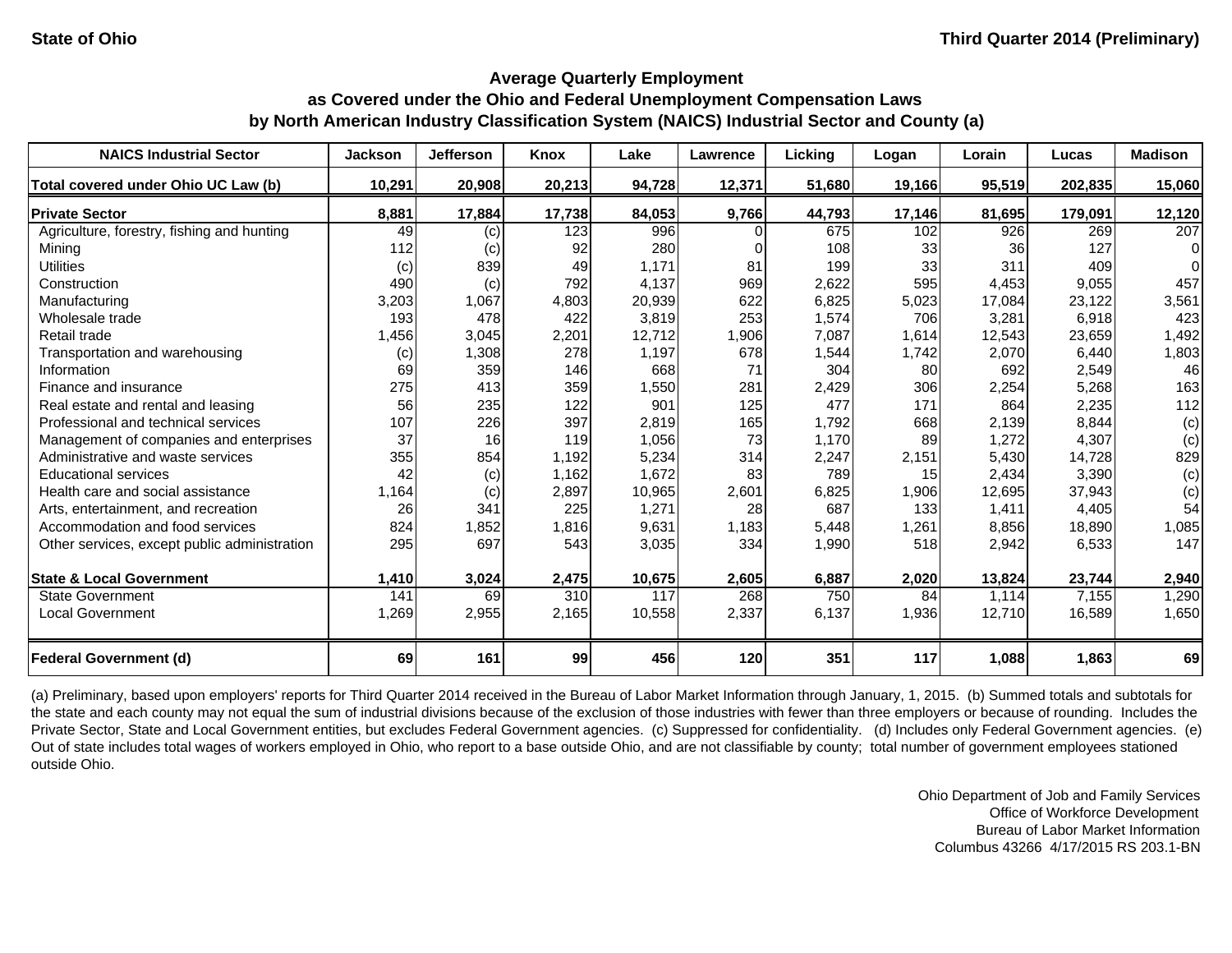| <b>NAICS Industrial Sector</b>               | <b>Mahoning</b> | <b>Marion</b> | <b>Medina</b> | <b>Meigs</b> | <b>Mercer</b> | Miami  | <b>Monroe</b> | <b>Montgomery</b> | Morgan | <b>Morrow</b> |
|----------------------------------------------|-----------------|---------------|---------------|--------------|---------------|--------|---------------|-------------------|--------|---------------|
| Total covered under Ohio UC Law (b)          | 97,751          | 23,832        | 59,380        | 3,518        | 19,217        | 40,051 | 3,215         | 242,888           | 2,584  | 4,913         |
| <b>Private Sector</b>                        | 86,350          | 20,296        | 52,989        | 2,490        | 16,558        | 35,646 | 2,530         | 216,775           | 1,959  | 3,398         |
| Agriculture, forestry, fishing and hunting   | 221             | (c)           | 241           | 31           | (c)           | (c)    | 55            | 246               | (c)    | 31            |
| Mining                                       | 200             | (c)           | 22            | 163          | (c)           | (c)    | 257           | 29                | (c)    | 14            |
| <b>Utilities</b>                             | 334             | 91            | (c)           | (c)          | (c)           | (c)    | (c)           | 872               | (c)    | (c)           |
| Construction                                 | 5,153           | 600           | 3,623         | 258          | 1,012         | 1,678  | 537           | 8,678             | 59     | 220           |
| Manufacturing                                | 9,379           | 6,144         | 8,829         | 160          | 6,334         | 9,987  | 62            | 25,720            | 486    | 893           |
| Wholesale trade                              | 4,677           | 646           | 2,956         | 45           | (c)           | (c)    | (c)           | 8,708             | (c)    | 124           |
| Retail trade                                 | 12,401          | 2,823         | 8,412         | 572          | 2,073         | 4,791  | 376           | 24,156            | 312    | 584           |
| Transportation and warehousing               | 3,255           | 545           | (c)           | (c)          | 940           | 1,992  | 205           | 8,382             | 12     | (c)           |
| Information                                  | 971             | 466           | 349           | (c)          | 168           | 94     | 14            | 7,246             | 23     | 16            |
| Finance and insurance                        | 2,004           | 346           | 1,027         | 123          | 606           | 733    | 168           | 10,367            | 80     | 71            |
| Real estate and rental and leasing           | 901             | 315           | 720           | 15           | 84            | 241    | 11            | 3,163             | 17     | 47            |
| Professional and technical services          | 2,804           | 303           | 2,057         | (c)          | (c)           | (c)    | 42            | 12,168            | (c)    | (c)           |
| Management of companies and enterprises      | 1,337           | 106           | 2,974         | (c)          | (c)           | (c)    | $\Omega$      | 4,115             | (c)    | (c)           |
| Administrative and waste services            | 9,235           | 943           | 2,933         | 86           | 318           | 2,640  | 60            | 15,738            | 42     | 90            |
| <b>Educational services</b>                  | 997             | 85            | 458           | (c)          | 45            | 181    | (c)           | 5,965             |        | (c)           |
| Health care and social assistance            | 17,508          | 3,915         | 6,765         | (c)          | 1,557         | 3,943  | (c)           | 47,879            | 373    | (c)           |
| Arts, entertainment, and recreation          | 1,672           | 141           | 1,201         | $\Omega$     | 99            | 342    | (c)           | 3,156             | (c)    | 92            |
| Accommodation and food services              | 10,407          | 2,018         | 5,917         | 375          | 1,243         | 4,021  | (c)           | 22,829            | (c)    | 437           |
| Other services, except public administration | 2,892           | 660           | 1,661         | (c)          | 631           | 1,292  | 123           | 7,357             | 31     | 107           |
| <b>State &amp; Local Government</b>          | 11,401          | 3,536         | 6,391         | 1,028        | 2,659         | 4,405  | 685           | 26,113            | 625    | 1,515         |
| <b>State Government</b>                      | 2,380           | 694           | 118           | 40           | 130           | 119    | 36            | 1,377             | 59     | 70            |
| <b>Local Government</b>                      | 9,021           | 2,842         | 6,273         | 988          | 2,529         | 4,286  | 649           | 24,736            | 566    | 1,445         |
| <b>Federal Government (d)</b>                | 1,145           | 110           | 274           | 67           | 95            | 181    | 47            | 4,129             | 40     | 45            |

(a) Preliminary, based upon employers' reports for Third Quarter 2014 received in the Bureau of Labor Market Information through January, 1, 2015. (b) Summed totals and subtotals for the state and each county may not equal the sum of industrial divisions because of the exclusion of those industries with fewer than three employers or because of rounding. Includes the Private Sector, State and Local Government entities, but excludes Federal Government agencies. (c) Suppressed for confidentiality. (d) Includes only Federal Government agencies. (e) Out of state includes total wages of workers employed in Ohio, who report to a base outside Ohio, and are not classifiable by county; total number of government employees stationed outside Ohio.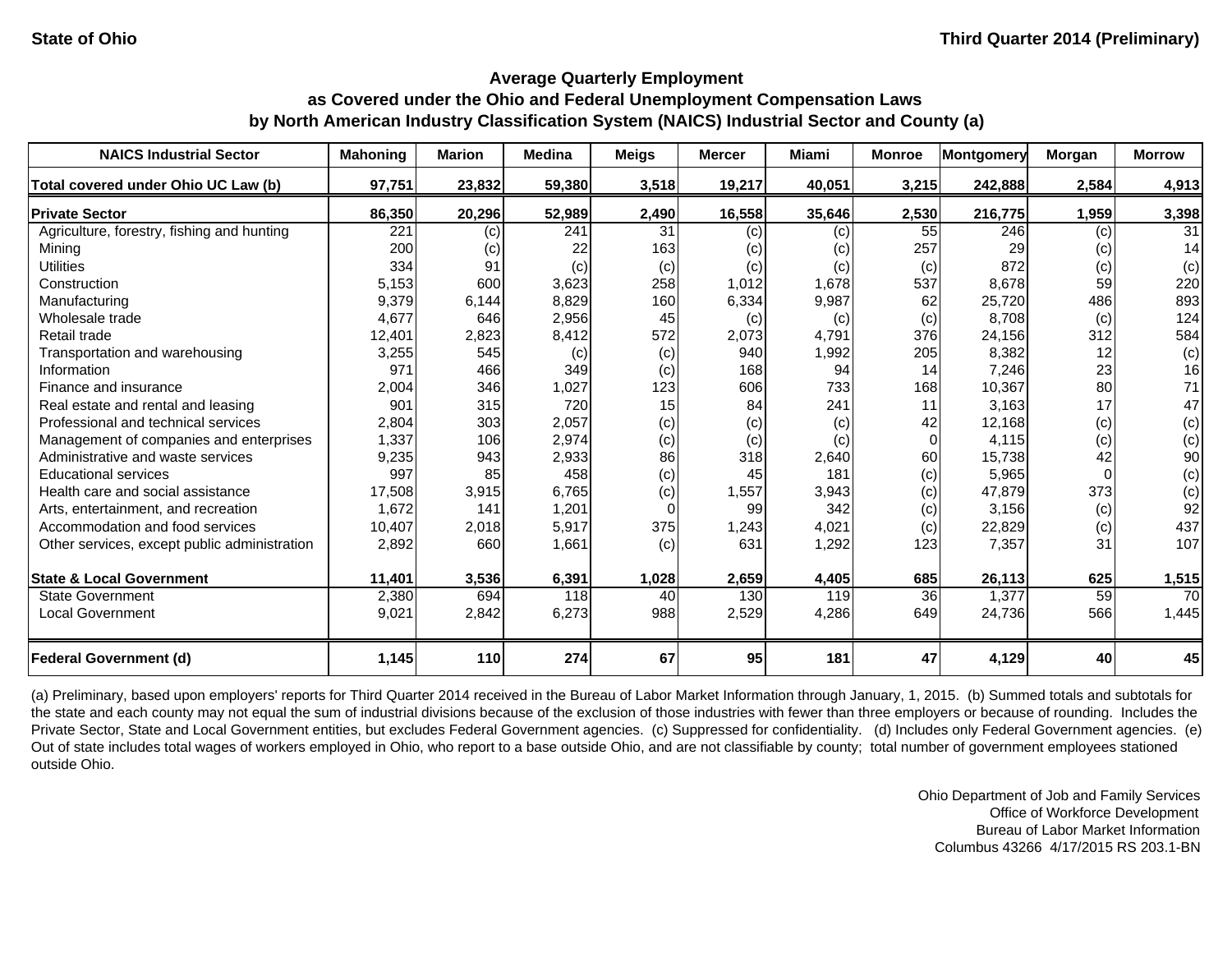| <b>NAICS Industrial Sector</b>               | <b>Muskingum</b> | <b>Noble</b> | <b>Ottawa</b> | <b>Paulding</b> | <b>Perry</b> | <b>Pickawav</b> | <b>Pike</b> | Portage | <b>Preble</b> | <b>Putnam</b> |
|----------------------------------------------|------------------|--------------|---------------|-----------------|--------------|-----------------|-------------|---------|---------------|---------------|
| Total covered under Ohio UC Law (b)          | 31,747           | 3,149        | 15,091        | 4,831           | 5,943        | 13,526          | 9,090       | 53,991  | 10,334        | 11,639        |
| <b>Private Sector</b>                        | 27,117           | 2,254        | 13,048        | 3,813           | 4,488        | 9,942           | 7,801       | 43,010  | 8,640         | 10,099        |
| Agriculture, forestry, fishing and hunting   | 24               |              | (c)           | 502             | 18           | (c)             | (c)         | 140     | (c)           | (c)           |
| Mining                                       | 508              | 311          | (c)           | 18              | 187          | (c)             | (c)         | 197     | (c)           | (c)           |
| <b>Utilities</b>                             | 214              | (c)          | (c)           | (c)             | 28           | 34              | (c)         | (c)     | (c)           | (c)           |
| Construction                                 | 981              | 215          | 571           | 117             | 410          | 662             | 532         | 1,975   | 285           | 961           |
| Manufacturing                                | 2,809            | 197          | 2,273         | 1,438           | 755          | 2,446           | 742         | 10,073  | 3,126         | 3,516         |
| Wholesale trade                              | 766              | 111          | (c)           | 166             | 261          | 275             | (c)         | 3,334   | 316           | 441           |
| Retail trade                                 | 4,993            | 337          | 1,710         | 429             | 665          | 1,496           | 952         | 6,461   | 1,373         | 1,084         |
| Transportation and warehousing               | 1,538            | (c)          | 466           | (c)             | 72           | 351             | 161         | (c)     | (c)           | (c)           |
| Information                                  | 647              | 14           | 73            | 21              | 23           | 88              | 28          | 315     | 24            | 48            |
| Finance and insurance                        | 738              | 104          | 291           | 97              | 148          | 282             | 211         | 687     | 207           | 274           |
| Real estate and rental and leasing           | 220              |              | 147           | 18              | 16           | 90              | 42          | 602     | 74            | 27            |
| Professional and technical services          | 526              | 91           | (c)           | 49              | 116          | (c)             | (c)         | 1,336   | (c)           | 197           |
| Management of companies and enterprises      | 165              | (c)          | (c)           | $\Omega$        | 18           | (c)             | (c)         | 1,036   | (c)           | 0             |
| Administrative and waste services            | 1,244            | (c)          | 254           | 59              | 176          | 641             | ,965        | 1,842   | 364           | 430           |
| <b>Educational services</b>                  | (c)              | 0            | 60            | (c)             | (c)          | (c)             | (c)         | 605     | (c)           | 115           |
| Health care and social assistance            | (c)              | 339          | 1,634         | (c)             | (c)          | (c)             | (c)         | 5,266   | (c)           | 1,061         |
| Arts, entertainment, and recreation          | 484              | (c)          | 868           | (c)             | 47           | 154             | (c)         | 949     | 62            | 139           |
| Accommodation and food services              | 3,284            | (c)          | 2,808         | (c)             | 529          | 1,170           | (c)         | 5,512   | 947           | 792           |
| Other services, except public administration | 1,190            | 75           | 445           | 106             | 145          | 276             | 135         | 1,501   | 328           | 417           |
| <b>State &amp; Local Government</b>          | 4,630            | 895          | 2,043         | 1,018           | 1,455        | 3,584           | 1,289       | 10,981  | 1,694         | 1,540         |
| <b>State Government</b>                      | 330              | 465          | 177           | 32              | 39           | 1,355           | 95          | (c)     | 87            | 39            |
| <b>Local Government</b>                      | 4,300            | 430          | 1,866         | 986             | 1,416        | 2,229           | 1,194       | (c)     | 1,607         | 1,501         |
| <b>Federal Government (d)</b>                | 218              | 23           | 189           | 50              | 59           | 85              | 75          | 300     | 74            | 72            |

(a) Preliminary, based upon employers' reports for Third Quarter 2014 received in the Bureau of Labor Market Information through January, 1, 2015. (b) Summed totals and subtotals for the state and each county may not equal the sum of industrial divisions because of the exclusion of those industries with fewer than three employers or because of rounding. Includes the Private Sector, State and Local Government entities, but excludes Federal Government agencies. (c) Suppressed for confidentiality. (d) Includes only Federal Government agencies. (e) Out of state includes total wages of workers employed in Ohio, who report to a base outside Ohio, and are not classifiable by county; total number of government employees stationed outside Ohio.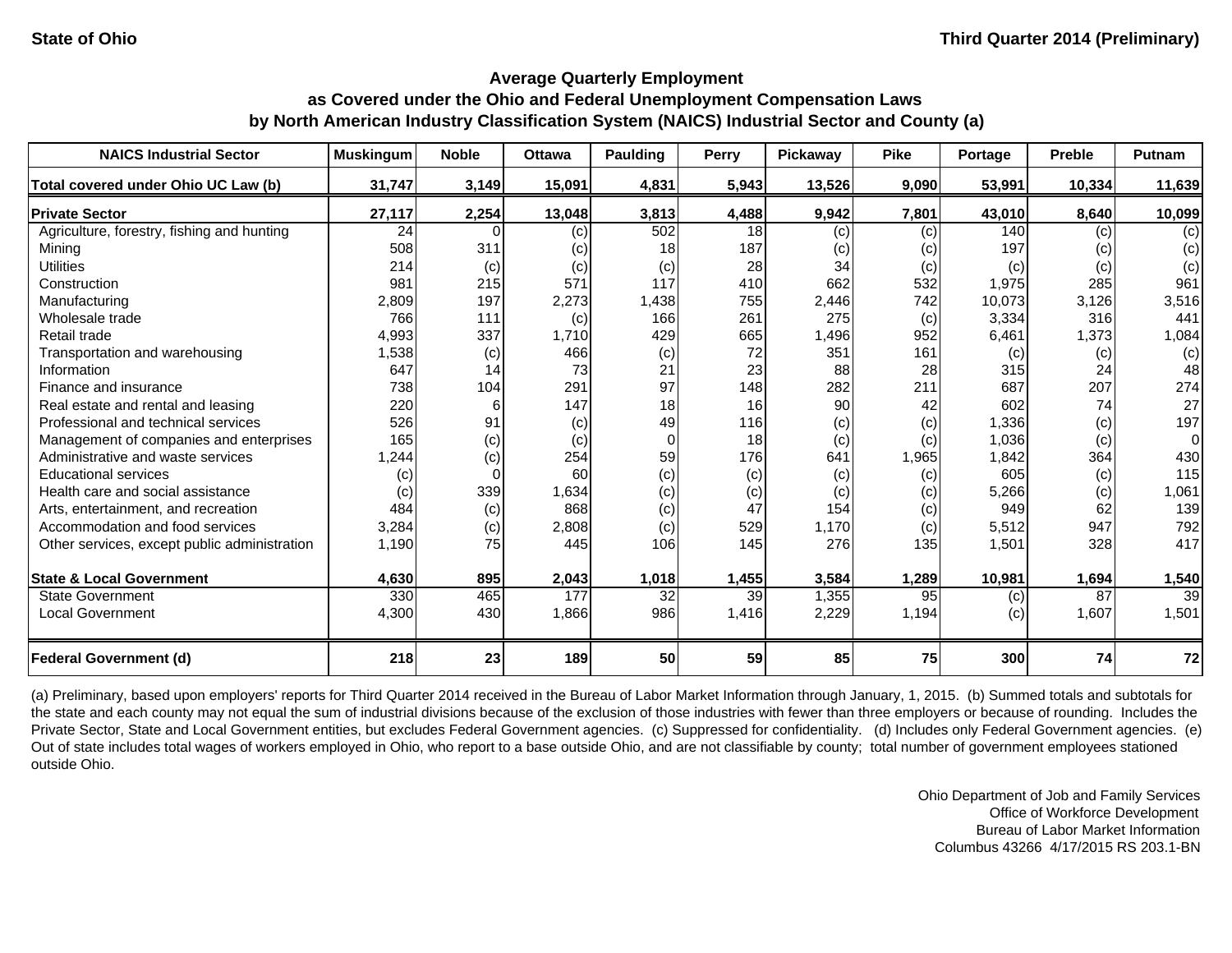| <b>NAICS Industrial Sector</b>               | <b>Richland</b> | <b>Ross</b> | <b>Sandusky</b> | <b>Scioto</b> | <b>Seneca</b> | <b>Shelby</b> | <b>Stark</b> | <b>Summit</b> | <b>Trumbull</b> | <b>Tuscarawas</b> |
|----------------------------------------------|-----------------|-------------|-----------------|---------------|---------------|---------------|--------------|---------------|-----------------|-------------------|
| Total covered under Ohio UC Law (b)          | 50,601          | 25,765      | 26,200          | 22,795        | 18,401        | 26,278        | 158,365      | 258,910       | 69,024          | 36,457            |
| <b>Private Sector</b>                        | 43,845          | 21,234      | 23,139          | 18,407        | 15,889        | 24,000        | 141,613      | 233,788       | 60,288          | 31,919            |
| Agriculture, forestry, fishing and hunting   | 135             | 84          | (c)             | (c)           | 142           | 117           | 461          | 65            | 112             | 162               |
| Mining                                       | 15 <sup>1</sup> | 29          | (c)             | (c)           | 139           |               | 886          | 128           | 126             | 857               |
| <b>Utilities</b>                             | (c)             | 189         | 43              | 93            | 105           | (c)           | 596          | 943           | 110             | 85                |
| Construction                                 | 2,187           | 695         | 1,219           | 770           | 1,007         | 1,360         | 7,408        | 11,165        | 2,810           | 1,580             |
| Manufacturing                                | 9,476           | 4,526       | 8,727           | 1,533         | 3,966         | 11,687        | 26,962       | 29,661        | 12,490          | 7,545             |
| Wholesale trade                              | 2,086           | 504         | 603             | 343           | 676           | 1,466         | 5,961        | 13,558        | 1,952           | 1,797             |
| Retail trade                                 | 6,601           | 3,747       | 2,752           | 2,973         | 2,177         | 1,907         | 19,101       | 29,723        | 10,000          | 4,355             |
| Transportation and warehousing               | (c)             | 738         | 692             | 495           | 641           | (c)           | 3,175        | 7,839         | 2,509           | 925               |
| Information                                  | 772             | 306         | 112             | 179           | 240           | 114           | 1,609        | 3,502         | 470             | 249               |
| Finance and insurance                        | 1,166           | 453         | 495             | 607           | 408           | 322           | 5,489        | 8,799         | 1,450           | 660               |
| Real estate and rental and leasing           | 451             | 125         | 347             | 242           | 63            | 110           | 1,686        | 2,491         | 953             | 358               |
| Professional and technical services          | 834             | 308         | 297             | 466           | 284           | (c)           | 4,638        | 13,304        | 1,281           | 882               |
| Management of companies and enterprises      | 48              | 223         | 204             | 90            | 58            | (c)           | 1,436        | 15,584        | 1,051           | 112               |
| Administrative and waste services            | 4,219           | 911         | 836             | 608           | 342           | 1,560         | 8,111        | 16,688        | 4,109           | 1,741             |
| <b>Educational services</b>                  | 433             | 138         | (c)             | 194           | 1,042         | (c)           | 2,666        | 3,577         | 413             | 154               |
| Health care and social assistance            | 7,539           | 4,785       | (c)             | 6,678         | 2,256         | (c)           | 28,022       | 41.787        | 10,665          | 5,139             |
| Arts, entertainment, and recreation          | 586             | 261         | 371             | 40            | 158           | 112           | 2,002        | 4,753         | 1,000           | 552               |
| Accommodation and food services              | 4.731           | 2,622       | 1,932           | 2,525         | 1,586         | 1,460         | 15.881       | 21,829        | 6,636           | 3,715             |
| Other services, except public administration | 1,340           | 590         | 715             | 544           | 598           | 610           | 5,523        | 8,391         | 2,151           | 1,049             |
| <b>State &amp; Local Government</b>          | 6,756           | 4,531       | 3,061           | 4,388         | 2,512         | 2,278         | 16,752       | 25,122        | 8,736           | 4,538             |
| <b>State Government</b>                      | 1,414           | 1,590       | 110             | 1,355         | 280           | 212           | 1,277        | 4,719         | 945             | 464               |
| Local Government                             | 5,342           | 2,941       | 2,951           | 3,033         | 2,232         | 2,066         | 15,475       | 20,403        | 7,791           | 4,074             |
| <b>Federal Government (d)</b>                | 584             | 1,610       | 110             | 165           | 121           | <b>70</b>     | 899          | 1,973         | 496             | 250               |

(a) Preliminary, based upon employers' reports for Third Quarter 2014 received in the Bureau of Labor Market Information through January, 1, 2015. (b) Summed totals and subtotals for the state and each county may not equal the sum of industrial divisions because of the exclusion of those industries with fewer than three employers or because of rounding. Includes the Private Sector, State and Local Government entities, but excludes Federal Government agencies. (c) Suppressed for confidentiality. (d) Includes only Federal Government agencies. (e) Out of state includes total wages of workers employed in Ohio, who report to a base outside Ohio, and are not classifiable by county; total number of government employees stationed outside Ohio.